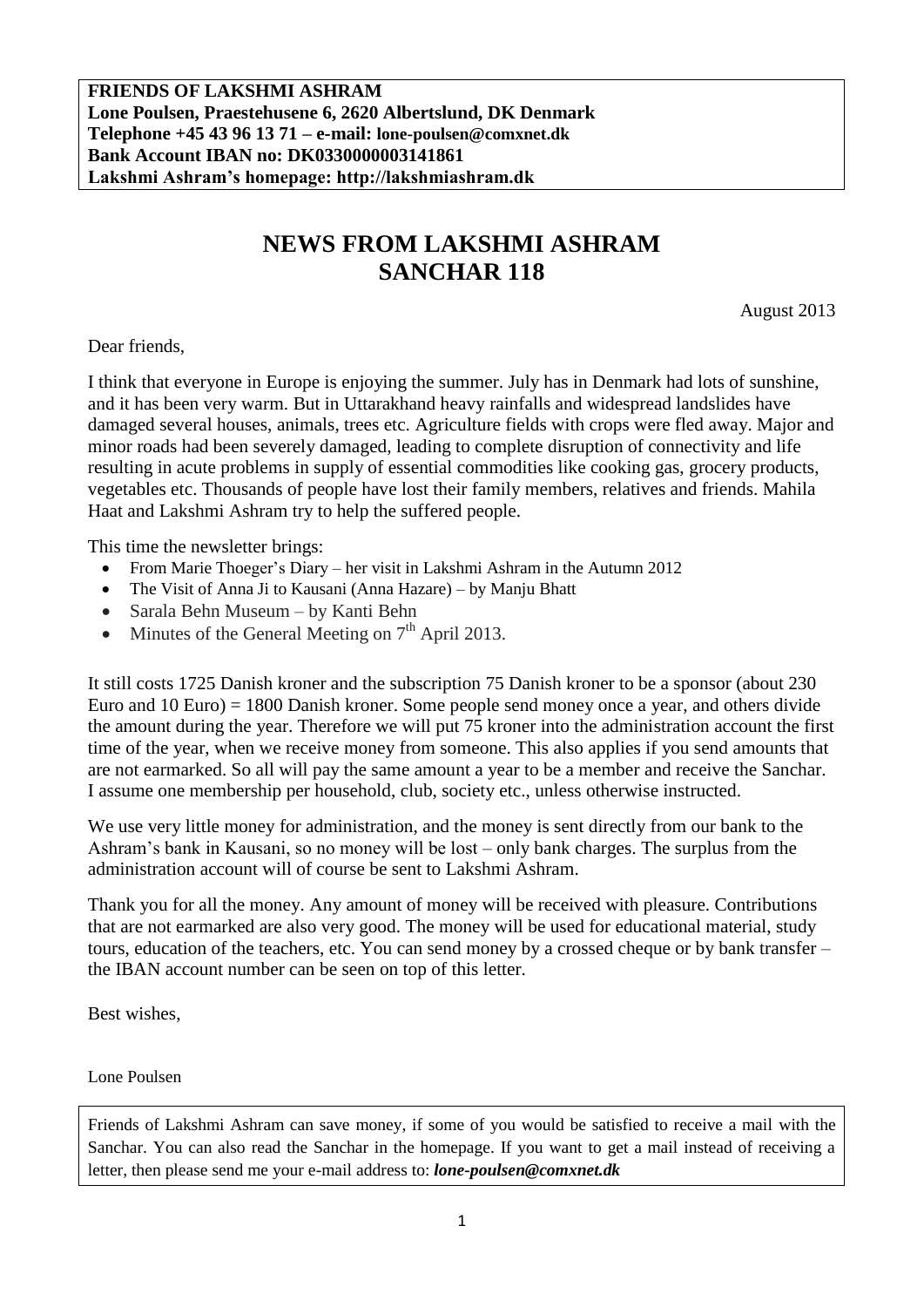# **Sanchar 118**

*In the beginning of October 2012 Marie Thoeger together with Anne Thoeger and Ane Smith travelled to India. After a few days in Delhi they went on to Himalaya. First to the district town of Almora in Uttarakhand and from there to Binsar, where Gopal married to Radha's youngest sister Krishna runs a tourist station for the government in a conservation forest area.*

*Gopal has together with Krishna also started an attempt with ecotourism on a steep and barren hillside near the village of Simkholi at the road from Almora to Lakshmi Ashram. The first step in the attempt was to find water and set up a traditional well in the area. To establish possibility for overnight stays for tourists and students they have afterwards built a traditional building of stone with four regular rooms and bathrooms for a score of students, who can be housed in tents on a terrace nearby. All work has been carried out by people from the village, where many of them are unemployed. It was the plan to sleep two nights in Simkholi.* 



### **From Marie Thoegers Diary**

**October 16<sup>th</sup>**. It is the last day in Simkholi. We walk the last trip and take the last photos of this magnificent place, which is in keeping with modern India. I wish it will be used to the benefit of the wider development in the mountains. At noon we leave the place. It was a special experience.

The distance to Kausani is only 16 km. We drive through Someshwar, which now is a busy provincial town, and not long after this we stop at the temple, where a big accident happened years back. Here everybody gets blessed and gets a red spot in the forehead after having given a few coins. To the left of the road is a big hotel, which I have never seen before, and at last we stop in front of the grocer at the foot of the path to Lakshmi Ashram. There is Neema and one of the girls.



Now the most problematic moment of the trip comes for me. What I have been afraid of from the very day, when we started the planning. Can I manage to walk up!

It took some time. More than half an hour, but I did come up, and with the help of a solid stick and a firm hand from one of the friends, who all continually was nearby, I walked round to everything several times. Of course I was concerned about if A and A saw and experienced both the work and the atmosphere in Sarala's ashram, but

luckily it was quite amazing that they were wrapped up in everything: The hard beds, the morning trips with Neema, prayer meetings before sunrise, tulsi-tea and the food that they from the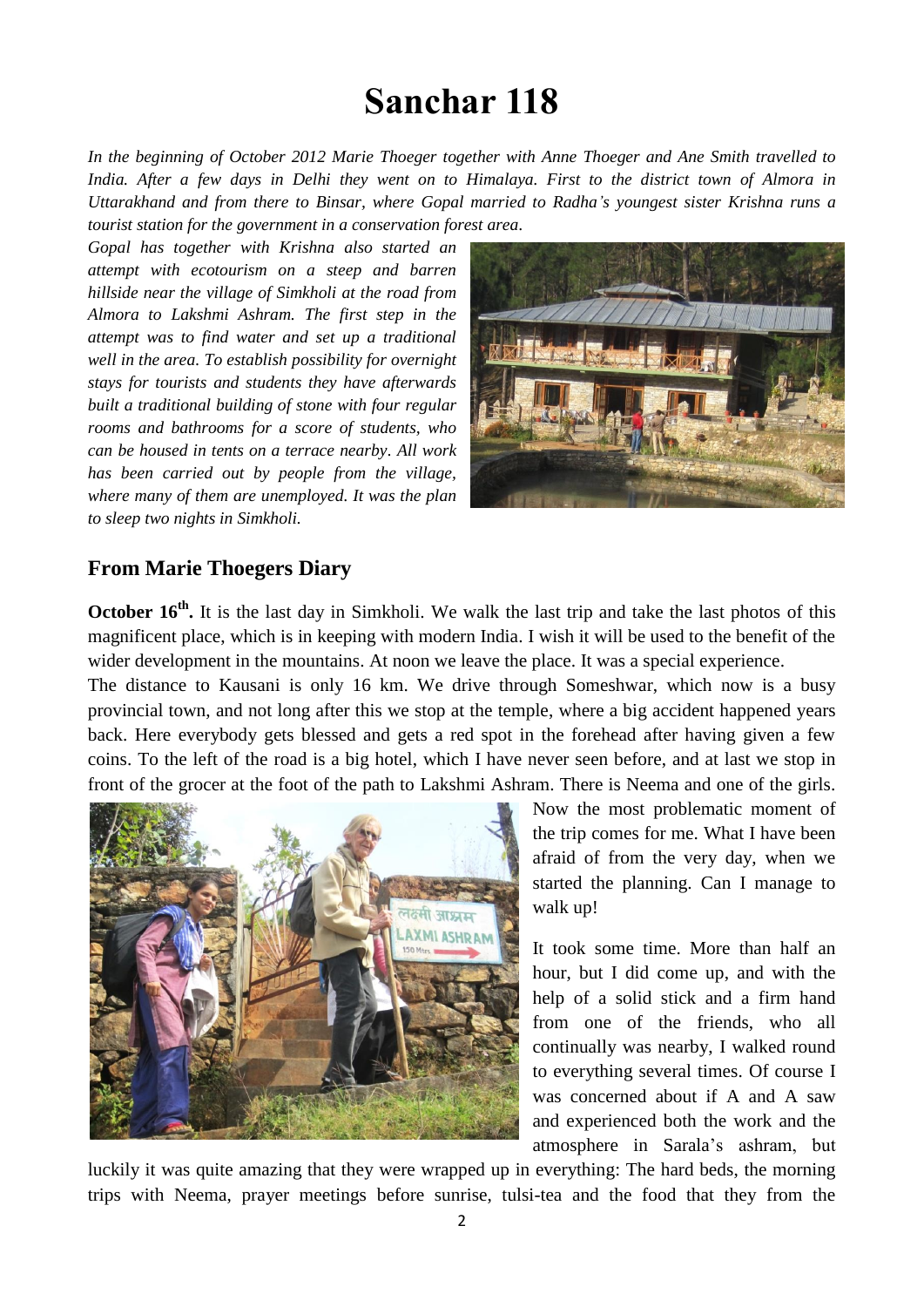beginning praised to the skies. The daily life in the ashram was of course marked by the fact that all the older students from early morning until late evening were in the mountains to work with the hay harvest. Even the guest minister was away. But Basanti, who normally works in the villages, quickly took over the responsibilities for "the Danish children" and got them to gather in tulsi. However she did not dare to give them the harvest tool, a curved knife, in their hands! Their welfare was very important for her, and if they sometimes preferred tulsi for a good cup of black coffee, she was really happy. Still she reminds me daily to boil water for coffee, so that everybody could get what one wanted.

**October 17<sup>th</sup>**. Usually there is something heavy you at the last moment have to put into your luggage from Denmark, when you travel to India. This time we brought a lot of books for the teaching of English, which Lone had got from a former colleague from Glostrup. They weighed a lot, but were placed in A and A's suitcases without protest in Kastrup. At the departure from Binsar they were put into an empty duffel bag that without our assistance went from car to car all the way to Kausani and later up the path to LA. The first morning in the ashram we succeeded with consideration and patience to gather Neema, Pushpa, Hansi and other workers, who were not busy with the hay harvest. Now Lone's find should be handed over to the concerned persons. It took place in the sunshine on the floor in the office. Apparently the selection was well. They talked and discussed, sent greetings to Lone, until Hansi took out the keys to lock it all in. Surely it will be shown and given to the right hands at the next teachers' meeting. Later on we strolled around in the ashram and met Kalavati, who nowadays is responsible for the khadi work and the cowshed. Unluckily they are short of workers who can manage the looms, but Kalavati demonstrated with great skill, how you use a charka (spinning wheel) and a spindle. To card the wool and spin a thread is learned by all the students from the beginning.

For me the week with "the Danish children" was quite special. Hardly ever I have experienced such attentive observations from "new guests", and of course it ended with long talks every evening in the darkness on the balcony. The moon was new this week, and often I remained sitting a little after they had gone downstairs. The questions that revolved in my mind were: Will they come back? When? Why? Is it the silence! Is it the kindness! Is it the peace here or the work that capture their attention!

**October 18<sup>th</sup>**. This day we went with Neema to visit Sarala's last residence far north near the snowcapped mountains. LA owns a jeep and Pooran, one of the workers, who is a good driver, took time for the long drive, possible more than 100 km, anyway 3 to 4 hours depending on the road condition. The air was transparently clear, and the road that winds up through the valley runs, so that you have the feeling that by next curvature you run directly into the snow. Directly towards the Trisul and Nanda Devi peaks. Sarala's last residence, Himdarshan Kutir, is nowadays a very neglected museum. One of Radha's contemporaries lives there, but she is, as far as we know just now in hospital with a broken shoulder. We drive through the goldsmiths' town of Garur and past the temples in Baijnath without any stop. Then we follow the river of Gomti towards the district town of Bageshwar and drive through this without any stop. It is noontime, and half an hour later we stop in a village to get a cup of tea together with Neema's puri. Shortly afterwards we are at the drive and we park at the roadside. When we are halfway up the path a dog starts barking. Just in front of the house we see that it is bound and visibly alone at home. All the doors are locked, and the yard is covered with hay laid out for drying. We walk up to the view point, but it is so overgrown that the view is gone both towards the valley and the snow. Here is a long way to any neighbour, and a new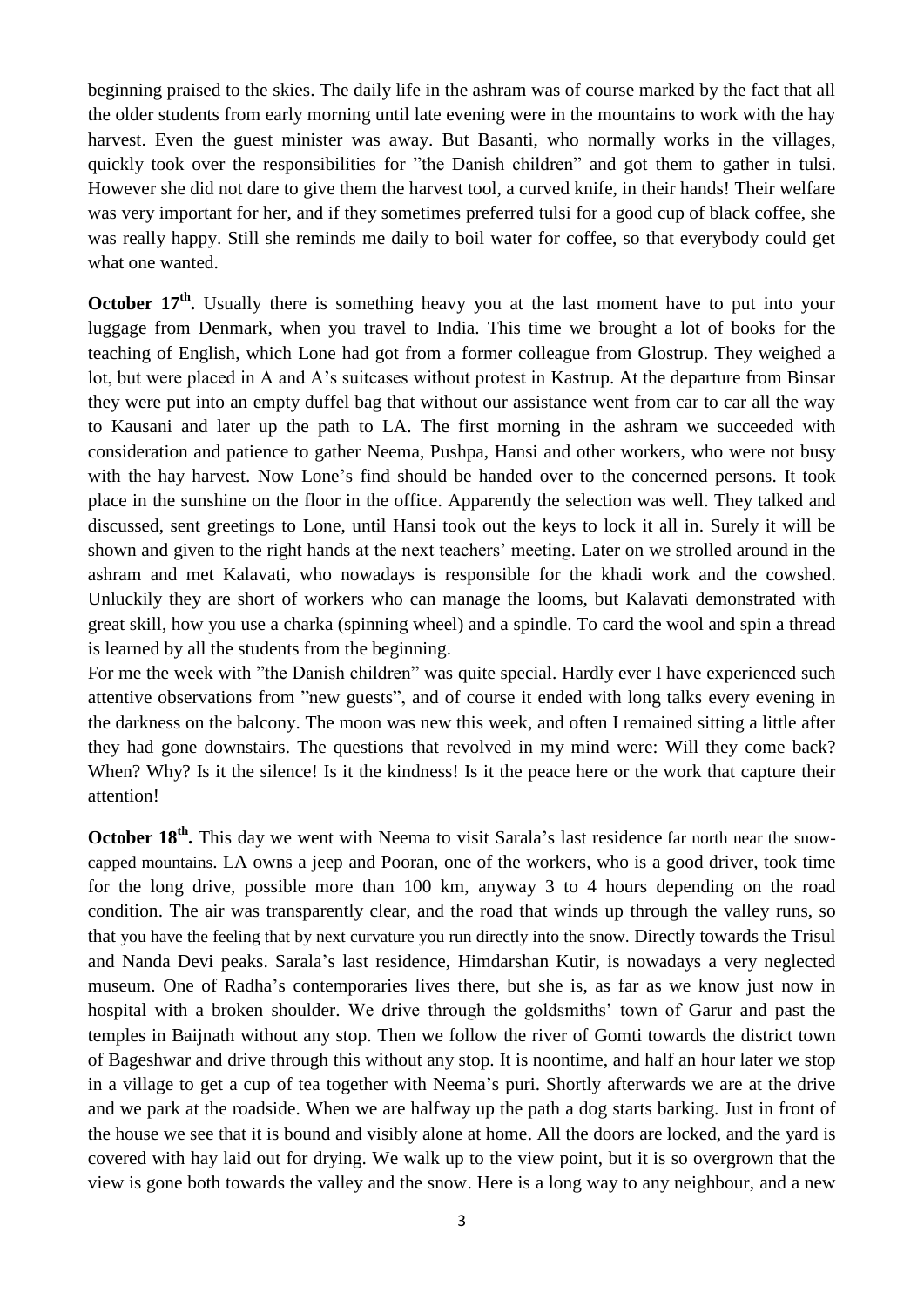stroll around the house gives no hope to get in, but luckily Lila and a young girl appear in the yard. They have heard the dog and they know who we are. The door is opened to the old room, where



Sarala once lived, and where photos and old press cuttings from the freedom movement now fill up the walls and tables – unfortunately in a quite random order.

While we have been turned over the pages in dusty reports, Lila and the young girl have succeeded in making a solid Kumaoni meal to us: rice, vegetables and chapati. We eat standing in the sun in front of the vegetable garden. The dog has been used to us and has fallen asleep. It is nearly three o'clock now,

and it is high time to start the trip home, if we shall reach LA, before it is getting dark. Now we know the condition of the road, and therefore Pooran thinks that we can make a stop in Bageshwar, where there is a busy bazar and a khadi sale. It is quite exciting, but the parking is so impossible that we can only stop there for a short time. Maybe it will be easier in Garur? But here it is quite impossible, and we just forget the temples in Baijnath. It is dark, when we walk up the path to LA, but the moon is coming. A and A go to the evening prayer, and afterwards we are talking about the prospects of the future for the ashram life in modern India. A and A decide to use the day tomorrow for a visit on the opposite side of the valley, where there is an old well-known ashram, which nowadays is used as a tourist hotel.

**October 19<sup>th</sup>**. Anasakti Ashram still has a room with photos of Gandhi and the struggle for freedom, and below the big pines towards north there is a perfect view to the snowcapped mountains, just like when Sarala lived, but the rest is tourism. The event of the day was however lunch with Reka and Pooran on the lawn in front of their house. As the custom is the table is set

with clean newspapers and plates of metal. It is the husband who dishes up the food on the plates, but the wife who brings everything in small bowls. Here there was many different dishes, every dish made from their own products, not bought semi-manufactured things, but as far as possible spices grown, dried and grounded in their place. No doubt that Reka has been trained by her mother or her grandmother in the village. The rest of the day A and A helped with teaching in the classes. Regrettably they did not because of the hay harvest see any of the many leisure activities that usually take place in the ashram. The students were too tired.



**October 20<sup>th</sup>**. Early in the morning after a cup of tulsi and black coffee Basanti and I waved a temporarily farewell to "the Danish children". Now they should after a carefully made plan by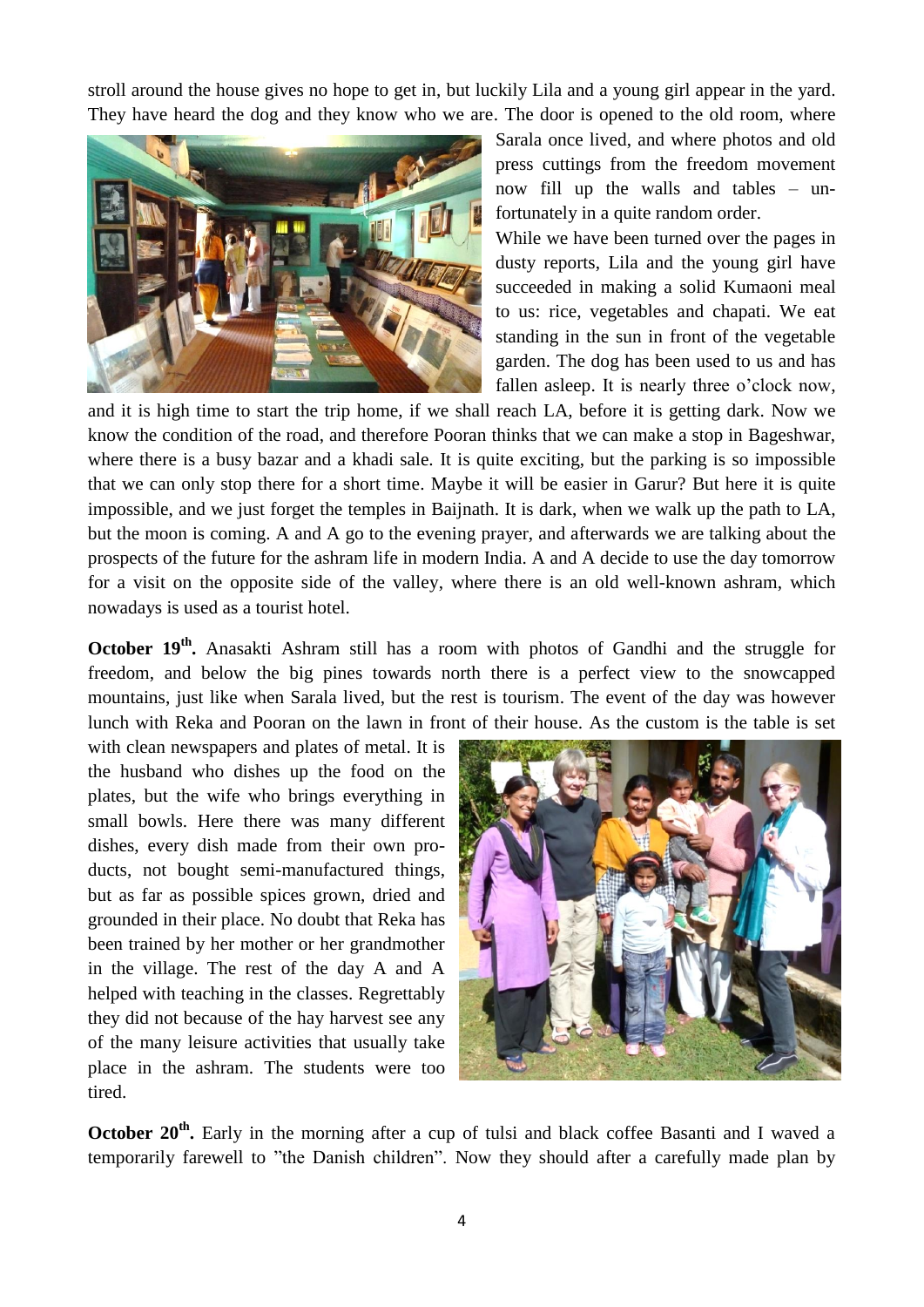Gopal be tourists for six days: Jaipur, Fatapur Sikri and Taj Mahal. On Friday  $26<sup>th</sup>$  October we should meet again in "The Blue Triangle" on Ashoka Road in Delhi.

**October 21<sup>st</sup>**. Radha was expected to come to the ashram from Delhi. For once she would go by an early morning train in Delhi to reach Katgodam at noon. Three hours later she could be in Almora, where Pooran planned to fetch her. Neema and I were allowed to join, and for the next three days Radha was in the ashram without any special responsibility. It was quite a new situation, which Neema and Radha daily used for an early morning walk in the mountains, before breakfast at the balcony together with Basanti and other older workers, who came by. It is many years back that I have experienced the ashram like that. Most of them had time for a real good talk of problems and new ideas for the future. Both Neema and Radha are concerned about ideas of how you can use the old workshop. Nowadays it is nearly like an enormous heap of dead cement, and the government has added a new built museum hall, which is still empty and out of use, even if they have had talks with an architect long ago. After the visit in Himdarshan Kutir we all agreed that information about Sarala should be given in Kausani, where she has had her working life, but it is very important that left documents, which tell about her work, are gathered, before they disappear in unnoticed loneliness high up near the snow in her last residence. Of course LA dreams of at the same time to connect developing programs to the museum, but it will demand workers with quite new ideas. The audience for the moment on that hillside is the tourists, not only from Bengal, but from all India.

When Neema took into her head that it was too far for me to walk to Anasakti, Pooran at once wanted to drive, but if I had known, how it is to park on the road, which goes up to all the hotels, I had definitely denied to get into the car. But at first we have to walk down, and after Almora, Binsar, Simkholi and the days in LA I know that I can manage myself again. But they won't allow me to do so. In a way all this sightseeing over the valley was a worth-while experience. The distance is longer, than I have felt before and the pleasure to know that it will never be possible for anybody to construct a carriage road to LA, has grown as the years go by. Have you at last climbed the path up to Sarala's school, there is peace and room for thinking. You can't find many places in the present, where hard work and peace dovetail in this way. Here is room for young and old people.

In LA they are just now building a house for older workers. The money has come from a well-off person, who has lived in Kausani in his childhood, and who therefore knows the principles of the school. He is a businessman and lives now in London, but supports many other social works in Kumaon. Pooran has been the architect of the house, which has four quite big rooms – each of them for two persons. He knows that none of the older workers in the ashram really wants to stay alone. Around the house there is a broad balcony, from where they can see down to the Kosi valley and up to the Gurka castle. With solid banisters alongside the path to the students' area, the dining hall and the kitchen also older workers can be part of the community. The house will be inaugurated one of the last days in November, where the supporter will be visiting.

**October 24<sup>th</sup>**. It is the last morning on the balcony in LA. The fog is lying behind the mountain range towards south, and the birds have not yet woke up. A lonely car horn sounds from the Kosi valley. A dog is barking. It all gathers thoughtfully, and then a raindrop hit the sheet metal roof above my head. Rain after three weeks' full sun in the mountains. Yes it is raining quietly and softly, invisibly, but the light is coming, it is six o'clock. A pressure on the switch brings the coffee water to boil during a few minutes. In former times here was smoke from wood. Cones that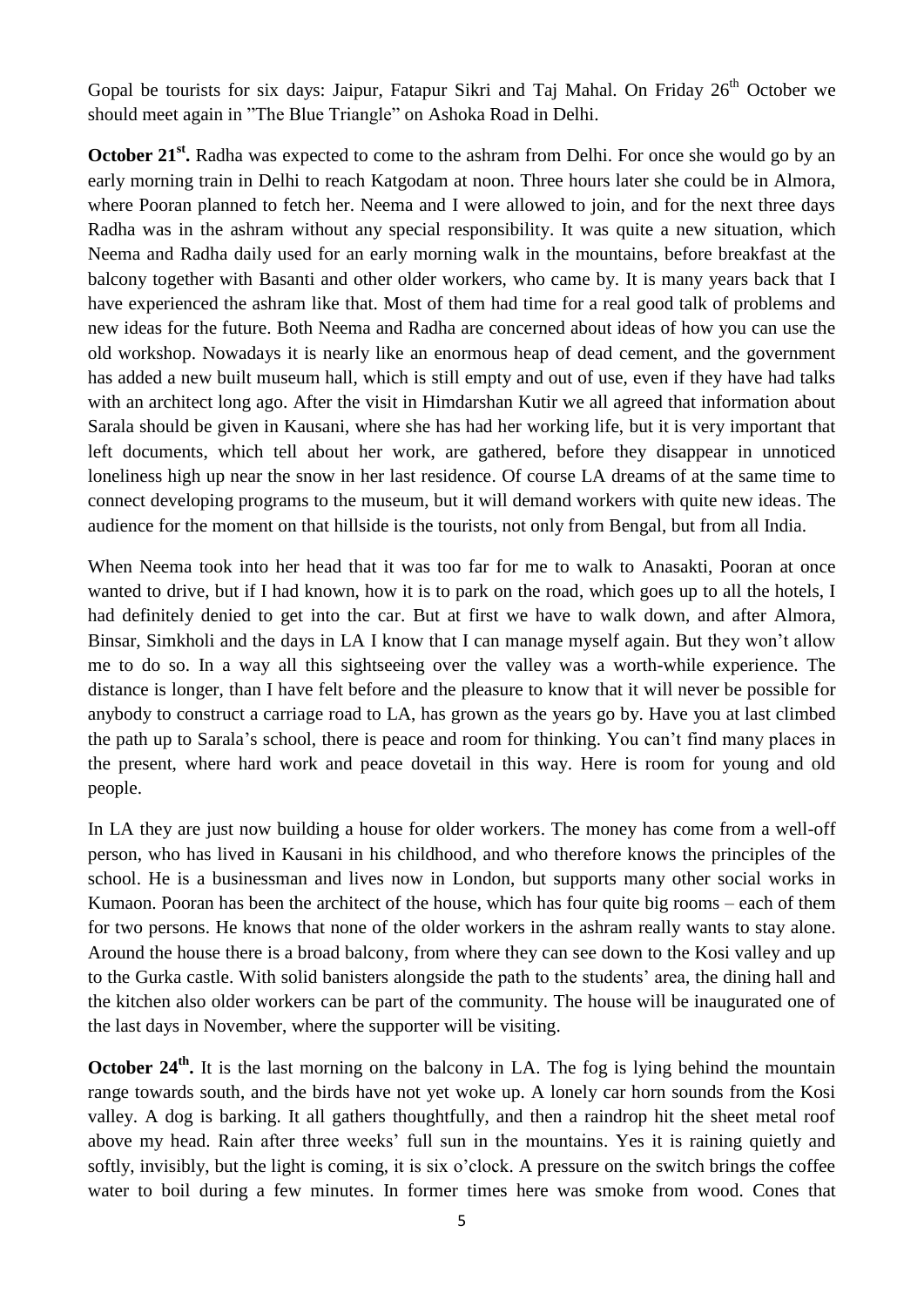crackled, while Kanti walked softly around. Now Basanti is sweeping, and the day starts. In 24 hours I am on my way down the heat.

The morning should be used to show Neema and Radha the slides from old times, which I have brought with me. We succeeded in finding out that David has got a projector, but no one has been allowed to use it, and only Hansi knows, where it is. David is in Katgodam to fetch some guests or in Kausani to show them the place. I am curious if Hansi dares to hand over the projector to us, and if the bulb is okay. Both things succeed, but the sledge for the slides is different than the Danish one, so everything must be done manually, and the slides were seen in wild disorder. Apart from that the performance was absolutely successful. We were laughing and raging and thinking ideas of the new museum! Suddenly it was noon time, and on my way down I saw the inside of the new house for the seniors. After having eaten Kanti appeared, cheerful after her trip to Risikesh. Then we were really talking, and later on in the afternoon I was fetched by Gopal to go to spend the night in Simkholi. Gopal's mother, who had got a bad blood poisoning in her leg, should go to Delhi to get a treatment, and he had to drive down there himself. It would be practical that I went with them.

**October 25<sup>th</sup>**. The first part of the trip from the mountains through Almora towards Haldvani was fine, while the road to Moradabad was a nightmare for both car and passengers, because there were very deep holes in the asphalt. First when we reached the new Lucknow-Delhi main road it was bearable, and we felt it as a release, when we at last saw Krishna in the darkness at the foot of the staircase in the suburb of Mayur Vihar.

**October 26<sup>th</sup>**. Early in the morning Gopal took his mother to a private hospital nearby, and the first examination luckily told, that the patient could be treated, but they had to expect a long sickbed. A few days later his mother was moved home to Krishna and Gopal to be nursed. A longer stay in a private hospital in India is for many people out of reach economically, and therefore most families chooses to take responsibility for the nursing themselves.

After breakfast and a successful changing of money with Western Union in Mayur Vihar Gopal was ready with the car to drive me to Blue Triangle. Here A and A arrived about three o'clock from Agra. It was time for tea, and we got a nice reception in the restaurant of the hotel from a waiter, who had been in the place for many years. At the moment Delhi is much marked by the new building of the metro that, wherever we went around, worked perfectly, but to change the city requires more. The time in Delhi should be used for purchase.

**October 29<sup>th</sup>**. Early departure from Blue Triangle to the airport. There was snow on the fields around Vienna and whining cold in Copenhagen.

## **The Visit of Anna Ji to Kausani Manju Bhatt**

*Manju was introduced to Lakshmi Ashram through a very good friend and benefactor of the ashram, Rajendra Bhatt, and joined the ashram family two years ago. She is teaching the smaller children, and also studying for her BA at the Kumaun University*.

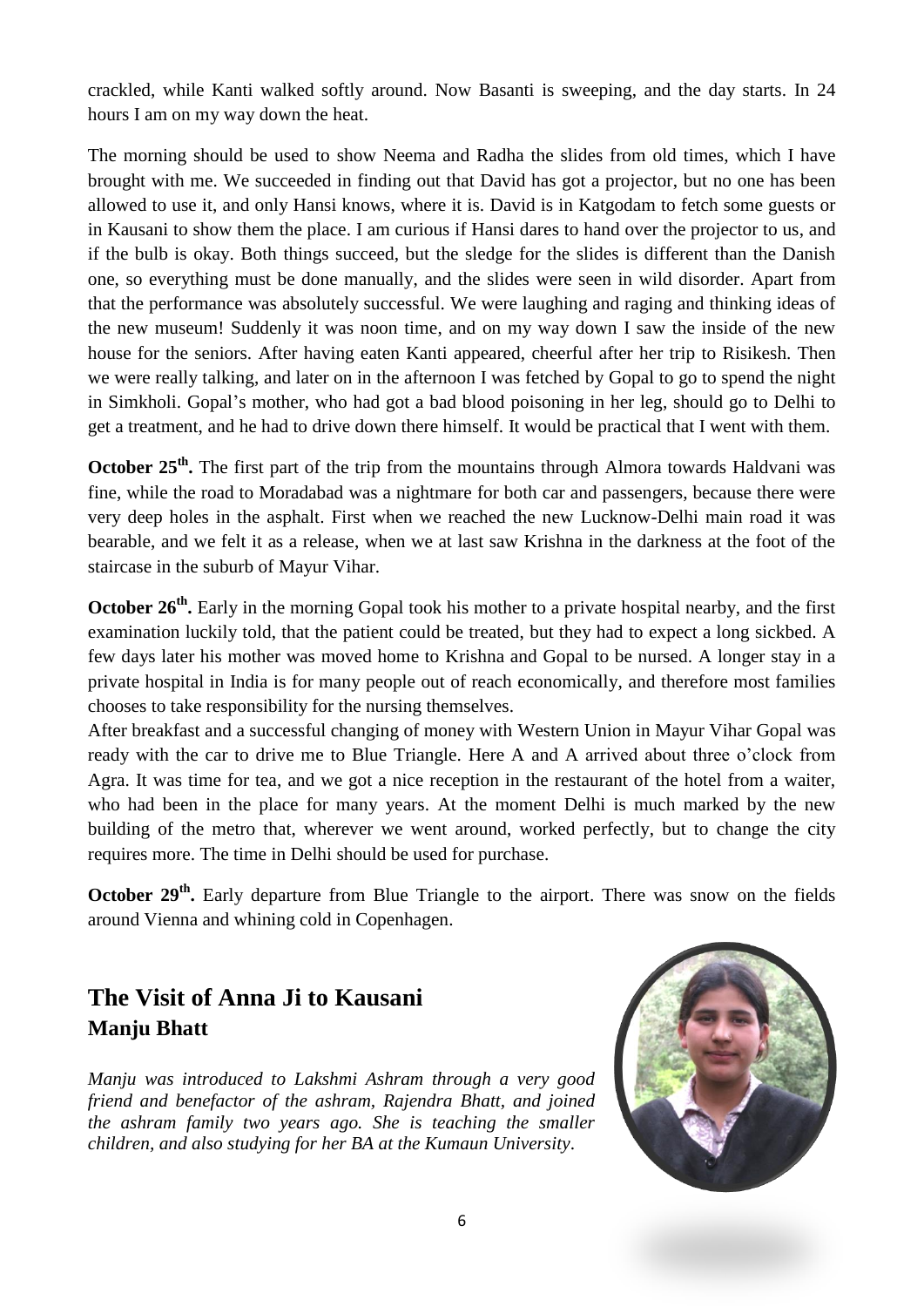For some days leading up to his arrival in Kausani, the conversation all around was that Anna Hazare was coming. I did not know too much about him, but when Bari Didi (Radha Behn) told us about some of the incidents in his life and his contribution to society, I began to want very much to see him in person. At last 21 May came, the day when I would have the opportunity to see him at very close quarters. Bari Didi had arrived in Kausani some days earlier, so that she could prepare for his welcome. It was also her very first opportunity to meet him. This marvelous moment of the meeting of two great inspiring individuals in this sacred place was for the fortunate people of Kausani and for all of us truly a happy and inspiring moment.

 Known far and wide as the 'Switzerland of India' this sacred place, sanctified by being the birthplace of the Hindi poet Sumitranandan Pant<sup>1</sup>, as well as the place where Sarala Behn had dedicated so much of her life's work, has also always attracted people from both India and overseas by its unique appeal. The Anasakti Ashram, the Sumitranandan Pant Museum, Lakshmi Ashram, the newly established Sarala Behn Museum and other places of historical interest increase fourfold the natural beauty of the lovely valleys that lie below Kausani.



 Some thirty people, including his close followers, were accompanying Anna Ji. Before reaching Kausani he had also addressed the public in Garur. Addressing the gathering in the open air in Anasakti Ashram, Anna Ji expressed his thoughts on many important issues. He called upon the people to raise their voices as one in opposition to corruption and to work for the establishing of a truly democratic India. He explained to those who had gathered to hear him that in our constitution the place of the

gram sabha (village council) is even higher and more powerful than the central government and the state legislatures. There is an urgent need today for the gram sabhas to carry out their extremely important role. So long as the villages do not change, the nation cannot change.

 These days corruption has increased so much that even the proposed Jan Lokpal (Ombudsman) would not be sufficient. There is a need for all of us to come forward shoulder to shoulder to work together for a total change in the institutions of society. Society needs such leaders whose thinking and actions are pure, and whose lives are untarnished. He said that it was essential for the social workers and activists to bring harmony in their words and deeds. He quoted the couplet of Kabir Das as a guide to achieving this:

> *Kathanī mīthī khān kī Karnī mushkil hoy Kathanī chhor karnā Karen To vish kā amrit hoy.*

*It is easy to eat sweet things, It is difficult to do hard work. Words alone can achieve nothing, Yet by action even poison can become nectar.*

**.** 

 $<sup>1</sup>$  In the next Sanchar you can read an article about Sumitranandan Pant.</sup>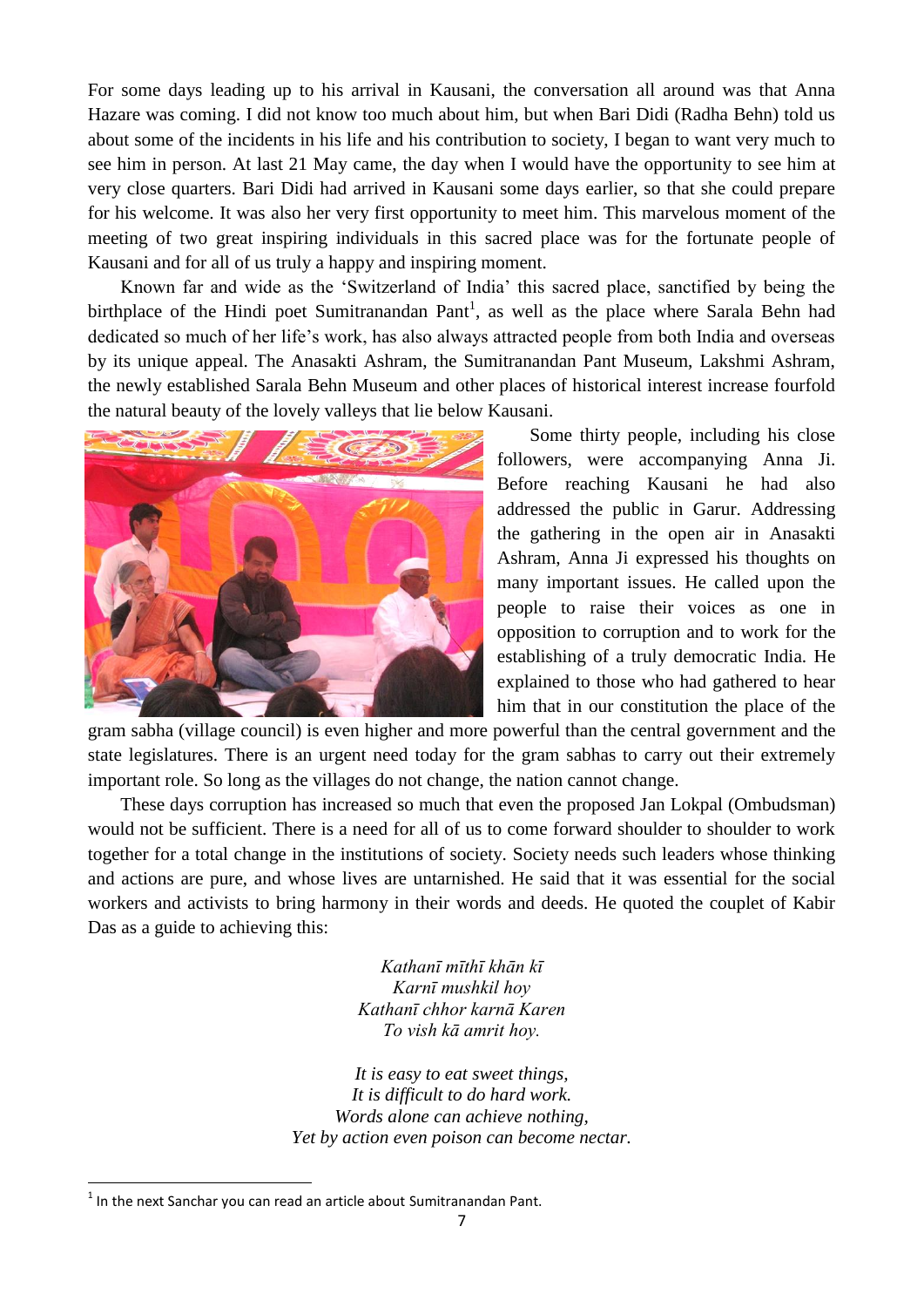A book by Swami Vivekananda changed the direction of his life and, strongly influenced also by the thinking of Mahatma Gandhi, in 1975 he retired from the Indian Army. Ever since then he has followed the way of Truth, continuously dedicating his entire life to the service of society and the



country.

 Anna Ji said that whatever he was saying, these were not just hollow words, but reflected what he had followed in his own life. He said that all of those great men who are forever remembered in this world were just like those seeds of grain that fall on the soil, get buried and then yield thousands of grains.

 The first results of his renunciation and his goals in life can be seen in the joy and prosperity of his own once drought stricken village of Ralegan Siddhi. Through Anna Ji's tireless efforts the Right to Information Act was implemented in his own state of Maharashtra in 2002, and throughout the country in 2005. He said that wherever he had observed corruption he had stood up against it. Truly at the present time there is a need for countless empowered social activists such as Anna Ji.

### **Sarala Behn Museum Kanti Behn**

Today, 5 June, was full of joy, fervour and a deep-felt elation, for today was to see the formal opening of the Sarala Behn Museum. The weather was very pleasant. Close attention had been given to each and every detail, so that there might not be any shortcomings in the opening ceremony. For three days Radha Didi and Neema had been kept very busy, for it was they who bore all the responsibility for the museum.

Some two and a half or three years back the construction of the museum building had begun in our Udyog Mandir, close to the Anasakti Ashram. The construction costs amounting to Rs. 22,36,000 were met by the Cultural Department of the Uttarakhand State government, through the efforts of the present speaker of the state legislature, Shri Govind Singh Kunjwal, while around Rs.1,50,000 out of the support provided by Friends of Lakshmi Ashram has been spent by us in preparing the museum display on the life of Sarala Behn.

 It was decided that the part of the Udyog Mandir alongside the bend in the road, which was not being made much use of and was also rather an eyesore, should be demolished so that the museum might be built in its place. The construction of the fine, purpose-built museum building was undertaken by the Rural Engineering Services (RES) Department, Bageshwar District.

 Radha Didi, who had been so closely connected with Sarala Behn's life and work, and who understood so very deeply her personality and thought, now began to contemplate the form that the museum should take, and discussed the matter at length with friends and colleagues. Neema, the secretary of Lakshmi Ashram, took an interest in this work and started to assist Radha Didi. David Bhai helped in getting some photographs of places in London associated with Sarala Behn's childhood – her parental home and her school.

 Besides this an artist from Indore very well known to Radha Didi, Zafar Khan Bhai, was instrumental in enlarging the photos of Sarala Behn's life, and having captions prepared for them. He also had paintings, drawn from imagination, made depicting Sarala Behn, and also Sarala Behn with Gandhi. He has played a major role in giving this museum such a beautiful appearance. In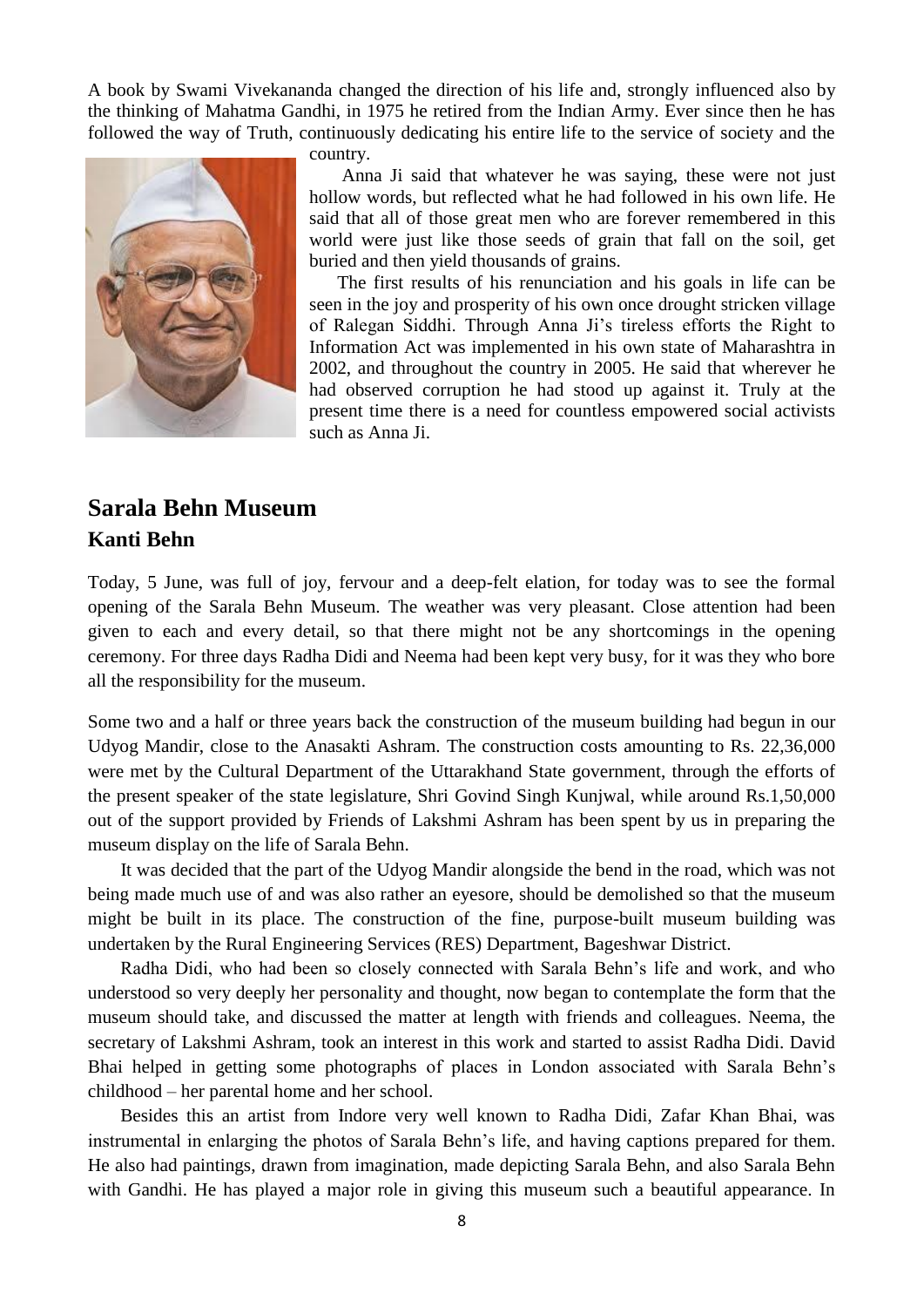addition to the sterling contribution of Zafar Khan and his colleagues, Neema and Pooran Pande, under the tireless efforts and guidance of Radha Behn, have both given a lot of effort to ensure that the exhibits have been finely displayed, thus creating a fine ambiance to the museum.

 The photographs of Sarala Behn, Lakshmi Ashram and the working lives of the hill women displayed on the beautiful whitewashed walls present a fine history of Sarala Behn's life.

In today's meeting men and women had gathered from Kausani and the nearby villages, while invited guests had come from Garur, Someshwar, Bageshwar and Almora, and even from Delhi. The commanding officer of the Signals Regiment in Kausani was present along with his family. Radha Didi as the chief guest lit the traditional wick lamp to formally inaugurate the function. She then unveiled a fine painting of Sarala Behn and garlanded it, before unveiling the stone inscription in the gallery and dedicating the museum to the public.



 The meeting then began with two ashram students from class ten, Meenakshi and Suman, melodiously singing the devotional song "*Mangal Mandir Kholo*", enchanting all those present. Radha Didi then talked about Sarala Behn, deeply touching the hearts of all those present with her speech.

 The state legislator for Bageshwar, Shri Chandan Ram Das, chaired the function and in his speech promised to extend support for the development of the museum. A number of other friends present also expressed their desire to lend their support.



*Man Singh Rawat, Basanti Behn, Shashi Prabha, Neema Behn and others in front of the picture of Sarala Behn*

All in all, the dedication programme was celebrated in a very simple and modest way. From the following day, 6 June, the work of the museum commenced. A capable local man, formerly working in our workshop, Bachi Giri Goswami, has been appointed to take care of the museum and to show visitors around. There is still much outstanding work to be done which will be undertaken in the coming months.